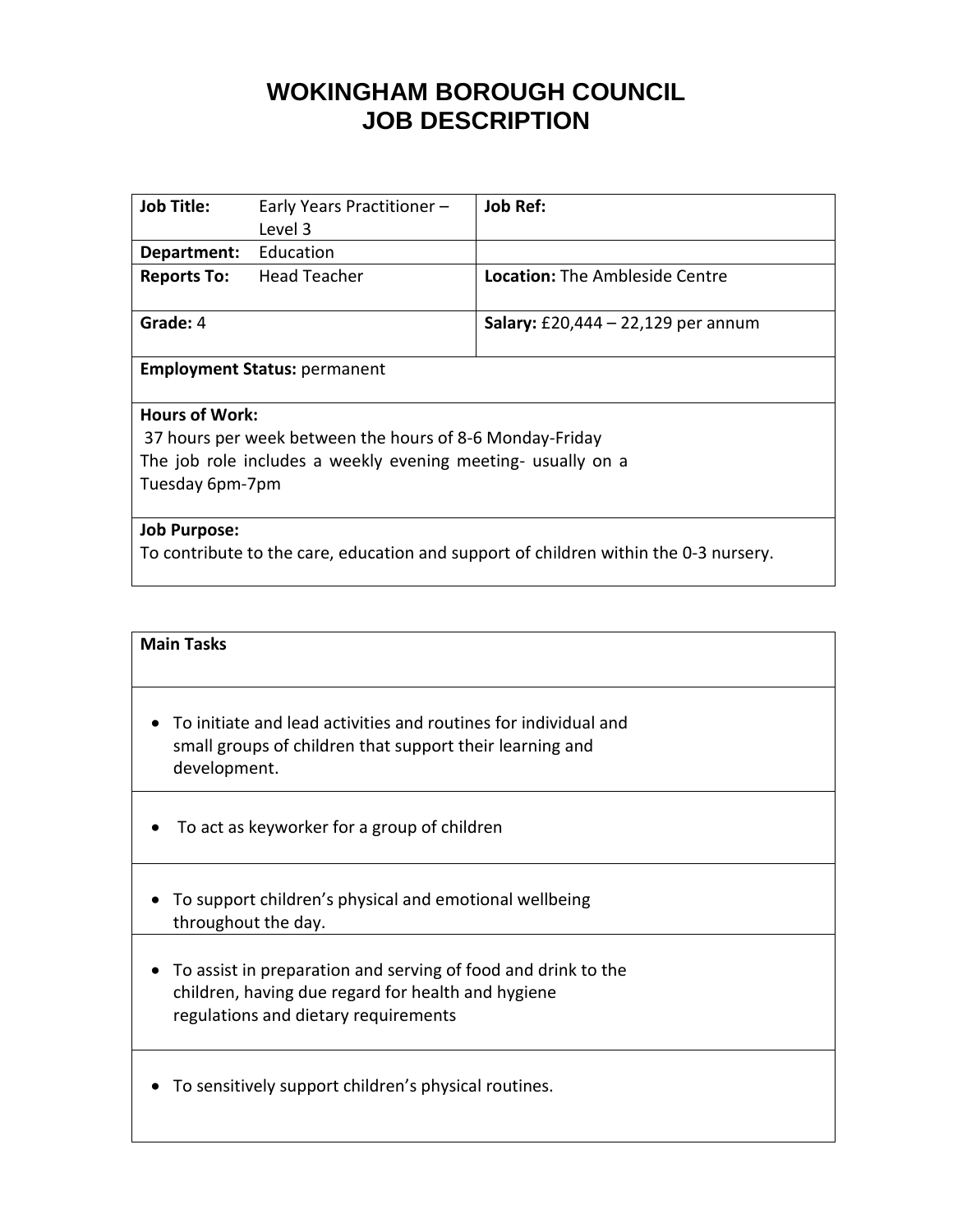| To reflect alone and with others in order to understand own<br>and children's learning.                                                                                                                      |  |  |
|--------------------------------------------------------------------------------------------------------------------------------------------------------------------------------------------------------------|--|--|
| To maintain a safe, secure and stimulating learning<br>environment.                                                                                                                                          |  |  |
| To work within the principles and requirements of the Early<br><b>Years Foundation Stage</b>                                                                                                                 |  |  |
| To take responsibility for record keeping, assessment and<br>planning next steps in children's learning, in partnership with<br>parents and carers.                                                          |  |  |
| To contribute to the planning and implementation of<br>appropriate activities of meet the needs of children in<br>Pastures. To respond to the interests and fascinations of<br>children to support learning. |  |  |
| To contribute to the identification of and education and care<br>of children who may have additional needs.                                                                                                  |  |  |
| To build and maintain a partnership with parents and carers,<br>maintaining confidentiality at all times.                                                                                                    |  |  |
| To contribute to liaison with outside agencies and fellow<br>professionals, maintaining confidentiality at all times                                                                                         |  |  |
| To attend regular staff and training meetings, supporting<br>other members of the team as appropriate.                                                                                                       |  |  |
| To contribute to the making and implementation of policy<br>and practice in the centre                                                                                                                       |  |  |
| To participate in the Performance Management scheme                                                                                                                                                          |  |  |
| Any other duties that reasonably fall within the purview of<br>the post which may be allocated after consultation with the<br>postholder.                                                                    |  |  |